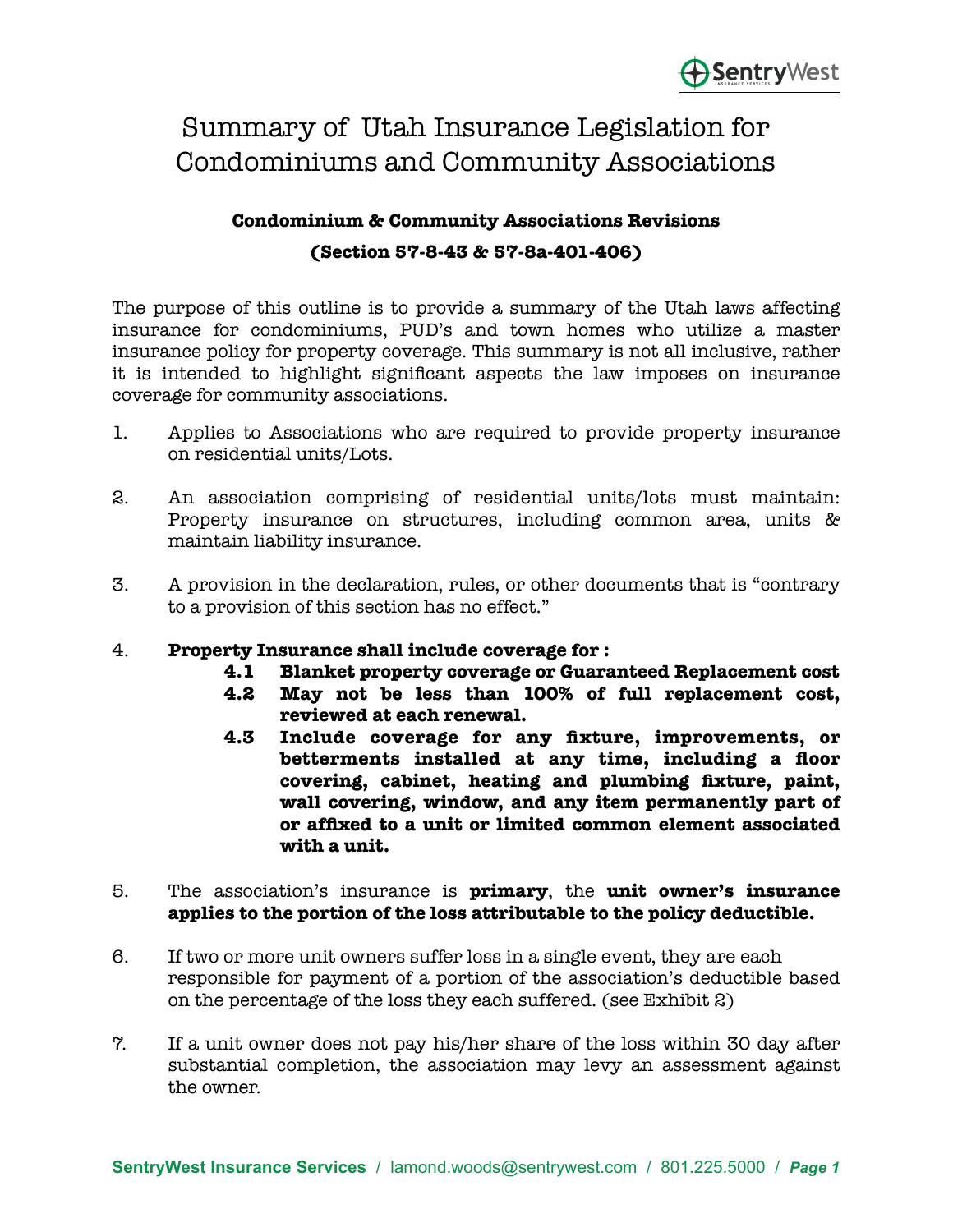

- 8. **The association shall set aside an amount equal to the amount of the association's property deductible or, if the policy deductible exceeds \$10,000, an amount not less than \$10,000.**
- 9. **The association must provide notice to each unit owner regarding their obligation to pay the association's property deductible and of any change in the amount of the deductible.**
- 10. Failure to give notice could cause the association to be responsible to pay what could have been assessed to a unit owner.
- 11. The association need not submit a claim to the association's insurance carrier if the association determines that the amount of the claim is not likely to exceed the association's insurance deductible.
- 12. Unit owner's insurance policy is considered the primary coverage up to the amount of the master policy deductible.
- 13. If the unit owner has no insurance, he/she is responsible for the loss up to the amount of the deductible.

#### **Exhibit 1 - Appropriating the deductible when two or more units are affected by a covered loss.**

#### **Scenario -**

Property damage resulting from a broken water line in Unit 2 Total damage caused to all units - \$38,000 Master policy deductible \$10,000

|                    | Unit 1   | Unit 2  | Unit 3   |
|--------------------|----------|---------|----------|
| <b>Loss Amount</b> | \$10,000 | \$8,000 | \$20,000 |
| % of Loss          | 26%      | 21%     | 53%      |
| <b>Owner Pays</b>  | \$2,600  | \$2,100 | \$5,300  |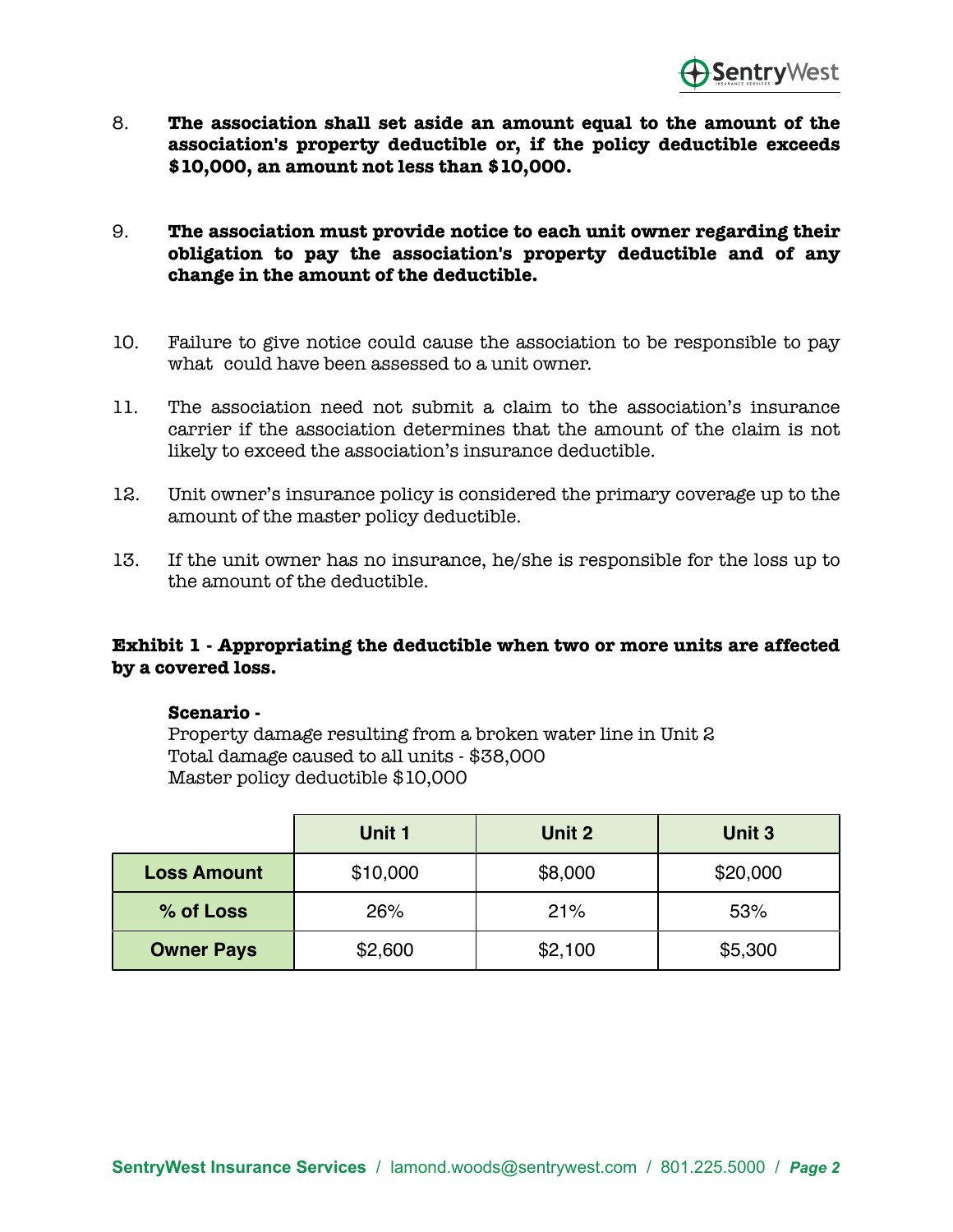# *Effective 5/13/2014*

## **57-8-43 Insurance.**

- (1) As used in this section, "reasonably available" means available using typical insurance carriers and markets, irrespective of the ability of the association of unit owners to pay.
- (2)
	- (a) This section applies to an insurance policy or combination of insurance policies:
		- (i) issued or renewed on or after July 1, 2011; and
		- (ii) issued to or renewed by:
			- (A) a unit owner; or
			- (B) an association of unit owners, regardless of when the association of unit owners is formed.
	- (b) Unless otherwise provided in the declaration, this section does not apply to a commercial condominium project insured under a policy or combination of policies issued or renewed on or after July 1, 2014.
- (3) Beginning not later than the day on which the first unit is conveyed to a person other than a declarant, an association of unit owners shall maintain, to the extent reasonably available:
	- (a) subject to Subsection (9), blanket property insurance or guaranteed replacement cost insurance on the physical structures in the condominium project, including common areas and facilities, limited common areas and facilities, and units, insuring against all risks of direct physical loss commonly insured against, including fire and extended coverage perils; and
	- (b) subject to Subsection (10), liability insurance covering all occurrences commonly insured against for death, bodily injury, and property damage arising out of or in connection with the use, ownership, or maintenance of the common areas and facilities.
- (4) If an association of unit owners becomes aware that property insurance under Subsection (3) (a) or liability insurance under Subsection (3)(b) is not reasonably available, the association of unit owners shall, within seven calendar days after becoming aware, give all unit owners notice, as provided in Section 57-8-42, that the insurance is not reasonably available.
- (5)
	- (a) The declaration or bylaws may require the association of unit owners to carry other types of insurance in addition to those described in Subsection (3).
	- (b) In addition to any type of insurance coverage or limit of coverage provided in the declaration or bylaws and subject to the requirements of this section, an association of unit owners may, as the management committee considers appropriate, obtain:
		- (i) an additional type of insurance than otherwise required; or
		- (ii) a policy with greater coverage than otherwise required.
- (6) Unless a unit owner is acting within the scope of the unit owner's authority on behalf of an association of unit owners, a unit owner's act or omission may not:
	- (a) void a property insurance policy under Subsection (3)(a) or a liability insurance policy under Subsection (3)(b); or
- (b) be a condition to recovery under a policy.
- (7) An insurer under a property insurance policy or liability insurance policy obtained by an association of unit owners under this section waives the insurer's right to subrogation under the policy against:
	- (a) any person residing with the unit owner, if the unit owner resides in the unit; and
	- (b) the unit owner.
- (8)
	- (a) An insurance policy issued to an association of unit owners may not be inconsistent with any provision of this section.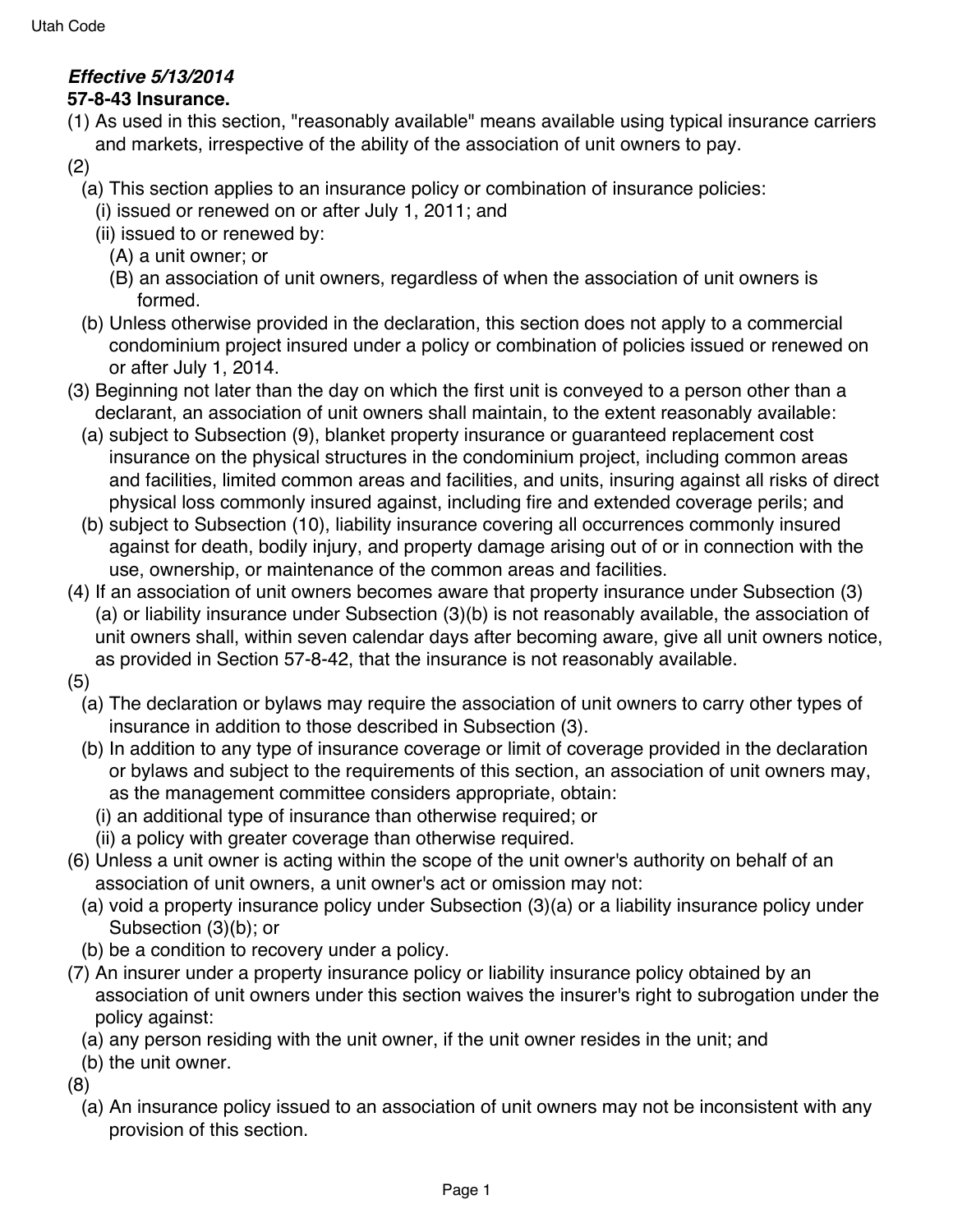- (b) A provision of a declaration, bylaw, rule, or other document governing the association of unit owners that is contrary to a provision of this section has no effect.
- (c) Neither the governing documents nor a property insurance or liability insurance policy issued to an association of unit owners may prevent a unit owner from obtaining insurance for the unit owner's own benefit.
- (9)
	- (a) This Subsection (9) applies to property insurance required under Subsection (3)(a).
	- (b) The total amount of coverage provided by blanket property insurance or guaranteed replacement cost insurance may not be less than 100% of the full replacement cost of the insured property at the time the insurance is purchased and at each renewal date, excluding:
	- (i) items normally excluded from property insurance policies; and
	- (ii) unless otherwise provided in the declaration, any commercial condominium unit in a mixeduse condominium project, including any fixture, improvement, or betterment in a commercial condominium unit in a mixed-use condominium project.
	- (c) Property insurance shall include coverage for any fixture, improvement, or betterment installed at any time to a unit or to a limited common area associated with a unit, whether installed in the original construction or in any remodel or later alteration, including a floor covering, cabinet, light fixture, electrical fixture, heating or plumbing fixture, paint, wall covering, window, and any other item permanently part of or affixed to a unit or to a limited common element associated with a unit.
	- (d) Notwithstanding anything in this section and unless otherwise provided in the declaration, an association of unit owners is not required to obtain property insurance for a loss to a unit that is not physically attached to:
		- (i) another unit; or
	- (ii) a structure that is part of a common area or facility.
	- (e) Each unit owner is an insured person under a property insurance policy.
	- (f) If a loss occurs that is covered by a property insurance policy in the name of an association of unit owners and another property insurance policy in the name of a unit owner:
		- (i) the association's policy provides primary insurance coverage; and
		- (ii) notwithstanding Subsection  $(9)(f)(i)$  and subject to Subsection  $(9)(g)$ :
			- (A) the unit owner is responsible for the deductible of the association of unit owners; and
			- (B) building property coverage, often referred to as coverage A, of the unit owner's policy applies to that portion of the loss attributable to the policy deductible of the association of unit owners.
	- (g)
		- (i) As used in this Subsection  $(9)(q)$  and Subsection  $(9)(i)$ :
			- (A) "Covered loss" means a loss, resulting from a single event or occurrence, that is covered by a property insurance policy of an association of unit owners.
			- (B) "Unit damage" means damage to a unit or to a limited common area or facility appurtenant to that unit, or both.
			- (C) "Unit damage percentage" means the percentage of total damage resulting in a covered loss that is attributable to unit damage.
		- (ii) A unit owner who owns a unit that has suffered unit damage as part of a covered loss is responsible for an amount calculated by applying the unit damage percentage for that unit to the amount of the deductible under the property insurance policy of the association of unit owners.
		- (iii) If a unit owner does not pay the amount required under Subsection  $(9)(q)(ii)$  within 30 days after substantial completion of the repairs to the unit or limited common areas and facilities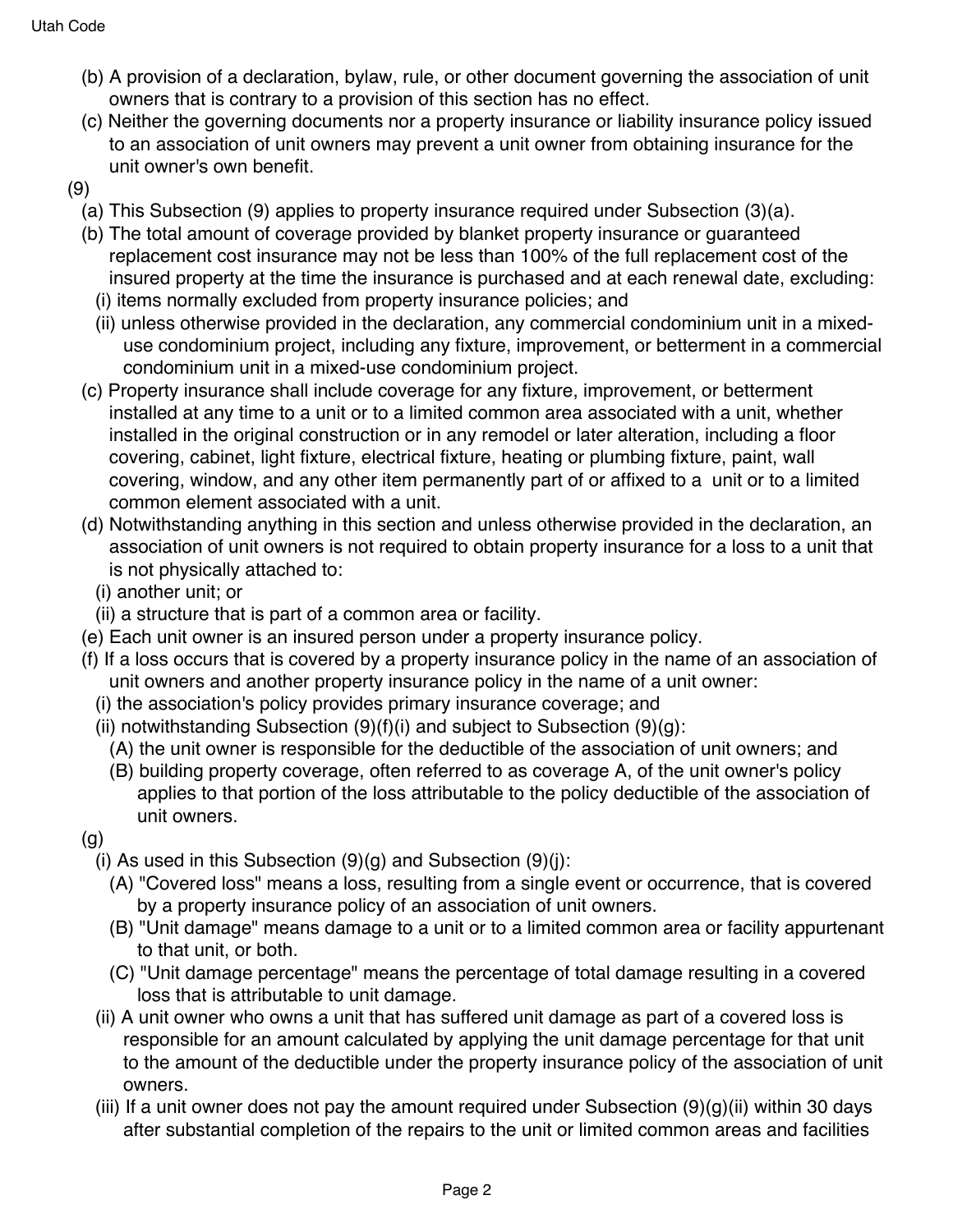appurtenant to that unit, an association of unit owners may levy an assessment against the unit owner for that amount.

- (h) An association of unit owners shall set aside an amount equal to the amount of the association's property insurance policy deductible or, if the policy deductible exceeds \$10,000, an amount not less than \$10,000.
- (i)
	- (i) An association of unit owners shall provide notice in accordance with Section 57-8-42 to each unit owner of the unit owner's obligation under Subsection (9)(g) for the association's policy deductible and of any change in the amount of the deductible.
	- (ii)
		- (A) An association of unit owners that fails to provide notice as provided in Subsection (9) (i)(i) is responsible for the portion of the deductible that the association of unit owners could have assessed to a unit owner under Subsection  $(9)(q)$ , but only to the extent that the unit owner does not have insurance coverage that would otherwise apply under this Subsection (9).
		- (B) Notwithstanding Subsection (9)(i)(ii), an association of unit owners that provides notice of the association's policy deductible, as required under Subsection (9)(i)(i), but fails to provide notice of a later increase in the amount of the deductible is responsible only for the amount of the increase for which notice was not provided.
	- (iii) The failure of an association of unit owners to provide notice as provided in Subsection (9) (i)(i) may not be construed to invalidate any other provision of this section.
- (j) If, in the exercise of the business judgment rule, the management committee determines that a covered loss is likely not to exceed the property insurance policy deductible of the association of unit owners and until it becomes apparent the covered loss exceeds the deductible of the property insurance of the association of unit owners and a claim is submitted to the property insurance insurer of the association of unit owners:
	- (i) a unit owner's policy is considered the policy for primary coverage for a loss occurring to the unit owner's unit or to a limited common area or facility appurtenant to the unit;
	- (ii) the association of unit owners is responsible for any covered loss to any common areas and facilities;
	- (iii) a unit owner who does not have a policy to cover the damage to that unit owner's unit and appurtenant limited common areas and facilities is responsible for that damage, and the association of unit owners may, as provided in Subsection (9)(g)(iii), recover any payments the association of unit owners makes to remediate that unit and appurtenant limited common areas and facilities; and
	- (iv) the association of unit owners need not tender the claim to the association's insurer.
- (k)
	- (i) An insurer under a property insurance policy issued to an association of unit owners shall adjust with the association of unit owners a loss covered under the association's policy.
	- (ii) Notwithstanding Subsection (9)(k)(i), the insurance proceeds for a loss under a property insurance policy of an association of unit owners:
		- (A) are payable to an insurance trustee that the association of unit owners designates or, if no trustee is designated, to the association of unit owners; and
		- (B) may not be payable to a holder of a security interest.
	- (iii) An insurance trustee or an association of unit owners shall hold any insurance proceeds in trust for the association of unit owners, unit owners, and lien holders.
	- (iv)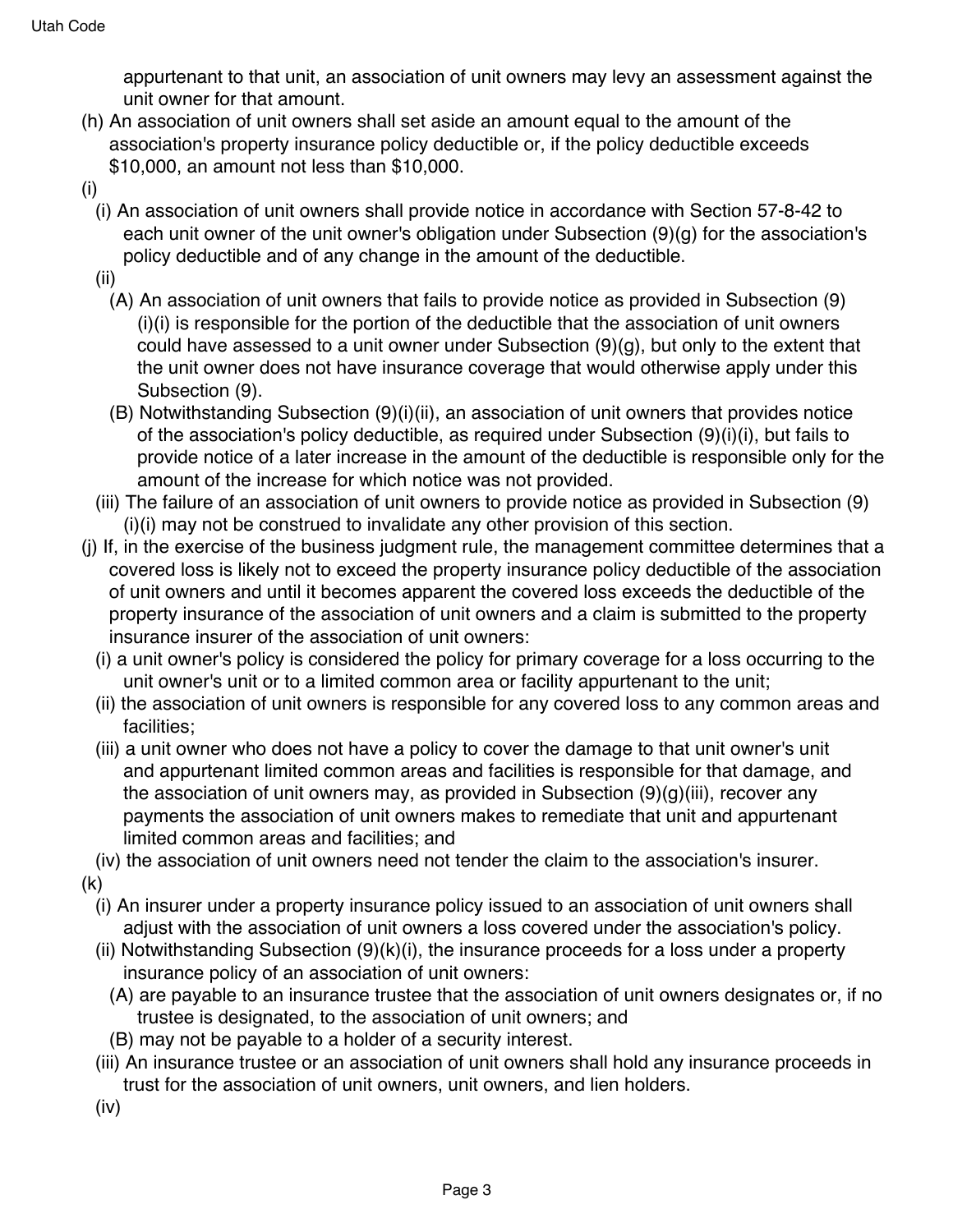- (A) If damaged property is to be repaired or restored, insurance proceeds shall be disbursed first for the repair or restoration of the damaged property.
- (B) After the disbursements described in Subsection (9)(k)(iv)(A) are made and the damaged property has been completely repaired or restored or the project terminated, any surplus proceeds are payable to the association of unit owners, unit owners, and lien holders, as provided in the declaration.
- (l) An insurer that issues a property insurance policy under this section, or the insurer's authorized agent, shall issue a certificate or memorandum of insurance to:
	- (i) the association of unit owners;
	- (ii) a unit owner, upon the unit owner's written request; and
	- (iii) a holder of a security interest, upon the holder's written request.
- (m) A cancellation or nonrenewal of a property insurance policy under this section is subject to the procedures stated in Section 31A-21-303.
- (n) A management committee that acquires from an insurer the property insurance required in this section is not liable to unit owners if the insurance proceeds are not sufficient to cover 100% of the full replacement cost of the insured property at the time of the loss.
- (o)
	- (i) Unless required in the declaration, property insurance coverage is not required for fixtures, improvements, or betterments in a commercial unit or limited common areas and facilities appurtenant to a commercial unit in a mixed-use condominium project.
	- (ii) Notwithstanding any other provision of this section, an association of unit owners may obtain property insurance for fixtures, improvements, or betterments in a commercial unit in a mixed-use condominium project if allowed or required in the declaration.
- (p)
	- (i) This Subsection (9) does not prevent a person suffering a loss as a result of damage to property from asserting a claim, either directly or through subrogation, for the loss against a person at fault for the loss.
	- (ii) Subsection  $(9)(p)(i)$  does not affect Subsection  $(7)$ .
- (10)
	- (a) This Subsection (10) applies to a liability insurance policy required under Subsection (3)(b).
	- (b) A liability insurance policy shall be in an amount determined by the management committee but not less than an amount specified in the declaration or bylaws.
	- (c) Each unit owner is an insured person under a liability insurance policy that an association of unit owners obtains, but only for liability arising from:
		- (i) the unit owner's ownership interest in the common areas and facilities;
		- (ii) maintenance, repair, or replacement of common areas and facilities; and
		- (iii) the unit owner's membership in the association of unit owners.

Amended by Chapter 189, 2014 General Session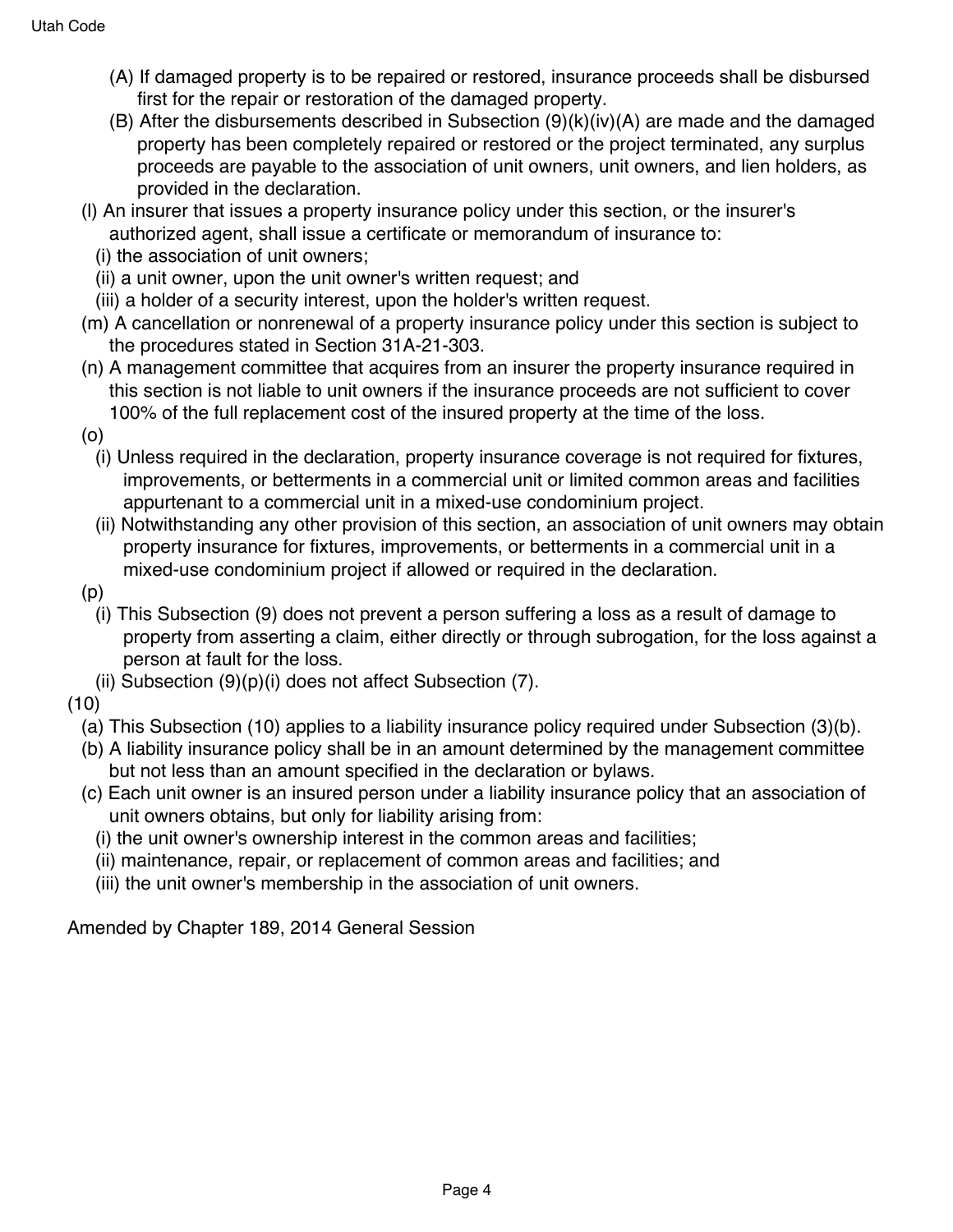### **57-8a-405. Property insurance.**

(1) This section applies to property insurance required under Subsection 57-8a-403(1)(a).

(2) The total amount of coverage provided by blanket property insurance or guaranteed replacement cost insurance may not be less than 100% of the full replacement cost of the insured property at the time the insurance is purchased and at each renewal date, excluding:

(a) items normally excluded from property insurance policies; and

(b) unless otherwise provided in the declaration, any commercial lot in a mixed-use project, including any fixture, improvement, or betterment in a commercial lot in a mixed-use project.

(3) Property insurance shall include coverage for any fixture, improvement, or betterment installed at any time to an attached dwelling or to a limited common area appurtenant to a dwelling on a lot, whether installed in the original construction or in any remodel or later alteration, including a floor covering, cabinet, light fixture, electrical fixture, heating or plumbing fixture, paint, wall covering, window, and any other item permanently part of or affixed to an attached dwelling or to a limited common area.

(4) Notwithstanding anything in this part and unless otherwise provided in the declaration, an association is not required to obtain property insurance for a loss to a dwelling that is not physically attached to another dwelling or to a common area structure.

(5) Each lot owner is an insured person under a property insurance policy.

(6) If a loss occurs that is covered by a property insurance policy in the name of an association and another property insurance policy in the name of a lot owner:

- (a) the association's policy provides primary insurance coverage; and
- (b) notwithstanding Subsection (6)(a) and subject to Subsection (7):
- (i) the lot owner is responsible for the association's policy deductible; and

(ii) building property coverage, often referred to as coverage A, of the lot owner's policy applies to that portion of the loss attributable to the association's policy deductible.

(7) (a) As used in this Subsection (7) and Subsection (10):

(i) "Covered loss" means a loss, resulting from a single event or occurrence, that is covered by an association's property insurance policy.

(ii) "Lot damage" means damage to any combination of a lot, a dwelling on a lot, or a limited common area appurtenant to a lot or appurtenant to a dwelling on a lot.

(iii) "Lot damage percentage" means the percentage of total damage resulting in a covered loss that is attributable to lot damage.

(b) A lot owner who owns a lot that has suffered lot damage as part of a covered loss is responsible for an amount calculated by applying the lot damage percentage for that lot to the amount of the deductible under the association's property insurance policy.

(c) If a lot owner does not pay the amount required under Subsection (7)(b) within 30 days after substantial completion of the repairs to, as applicable, the lot, a dwelling on the lot, or the limited common area appurtenant to the lot, an association may levy an assessment against a lot owner for that amount.

(8) An association shall set aside an amount equal to the amount of the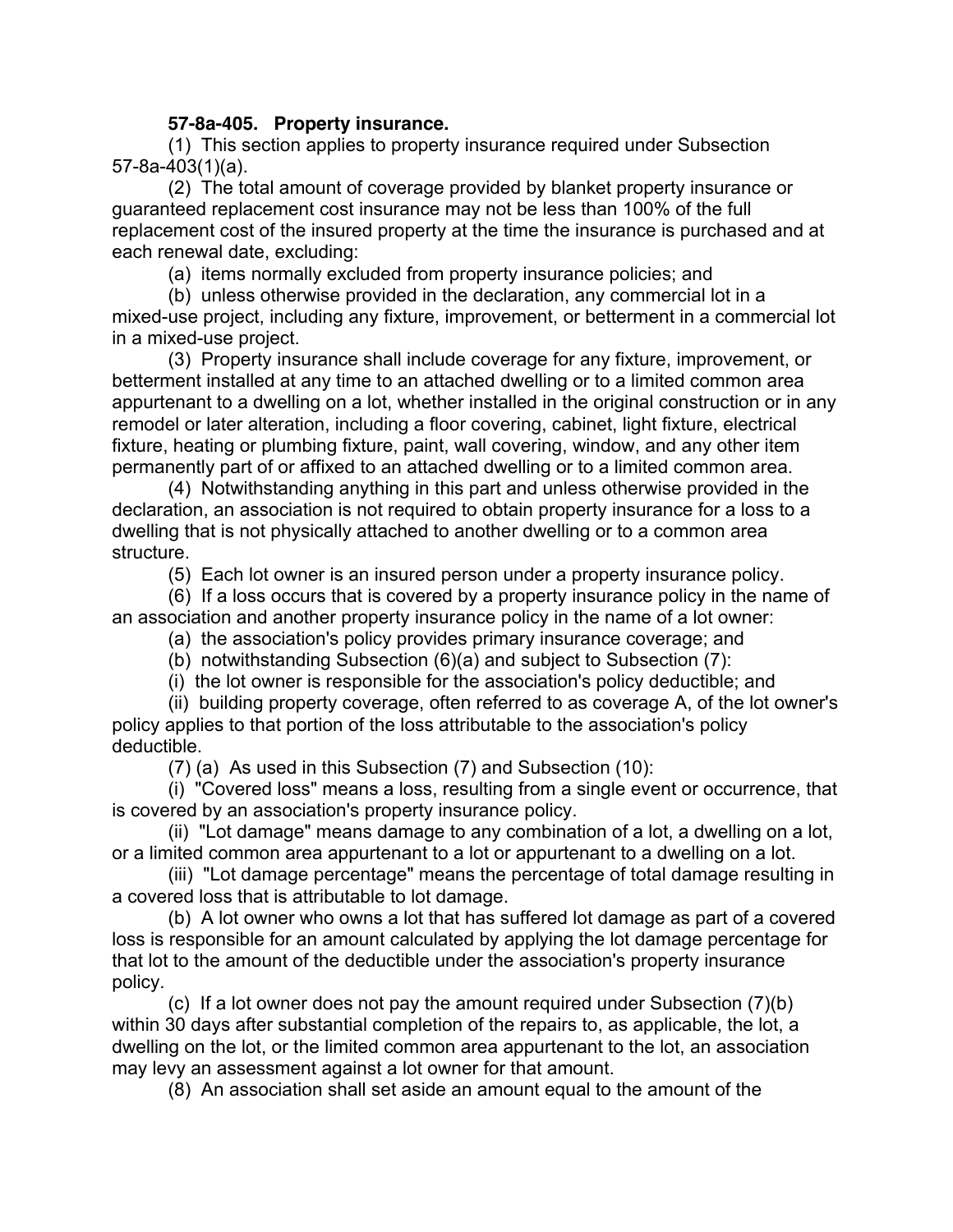association's property insurance policy deductible or, if the policy deductible exceeds \$10,000, an amount not less than \$10,000.

(9) (a) An association shall provide notice in accordance with Section 57-8a-214 to each lot owner of the lot owner's obligation under Subsection (7) for the association's policy deductible and of any change in the amount of the deductible.

(b) (i) An association that fails to provide notice as provided in Subsection (9)(a) is responsible for the portion of the deductible that the association could have assessed to a lot owner under Subsection (7), but only to the extent that the lot owner does not have insurance coverage that would otherwise apply under this section.

(ii) Notwithstanding Subsection (9)(b)(i), an association that provides notice of the association's policy deductible, as required under Subsection (9)(a), but fails to provide notice of a later increase in the amount of the deductible is responsible only for the amount of the increase for which notice was not provided.

(c) An association's failure to provide notice as provided in Subsection (9)(a) may not be construed to invalidate any other provision of this part.

(10) If, in the exercise of the business judgment rule, the board determines that a covered loss is likely not to exceed the association's property insurance policy deductible, and until it becomes apparent the covered loss exceeds the association's property insurance deductible and a claim is submitted to the association's property insurance insurer:

(a) for a lot to which a loss occurs, the lot owner's policy is considered the policy for primary coverage for the damage to that lot;

(b) the association is responsible for any covered loss to any common area;

(c) a lot owner who does not have a policy to cover the damage to that lot owner's lot is responsible for that lot damage, and the association may, as provided in Subsection (7)(c), recover any payments the association makes to remediate that lot; and

(d) the association need not tender the claim to the association's insurer.

(11) (a) An insurer under a property insurance policy issued to an association shall adjust with the association a loss covered under the association's policy.

(b) Notwithstanding Subsection (11)(a), the insurance proceeds for a loss under an association's property insurance policy:

(i) are payable to an insurance trustee that the association designates or, if no trustee is designated, to the association; and

(ii) may not be payable to a holder of a security interest.

(c) An insurance trustee or an association shall hold any insurance proceeds in trust for the association, lot owners, and lien holders.

(d) (i) If damaged property is to be repaired or restored, insurance proceeds shall be disbursed first for the repair or restoration of the damaged property.

(ii) After the disbursements described in Subsection (11)(d)(i) are made and the damaged property has been completely repaired or restored or the project terminated, any surplus proceeds are payable to the association, lot owners, and lien holders, as provided in the declaration.

(12) An insurer that issues a property insurance policy under this part, or the insurer's authorized agent, shall issue a certificate or memorandum of insurance to:

(a) the association;